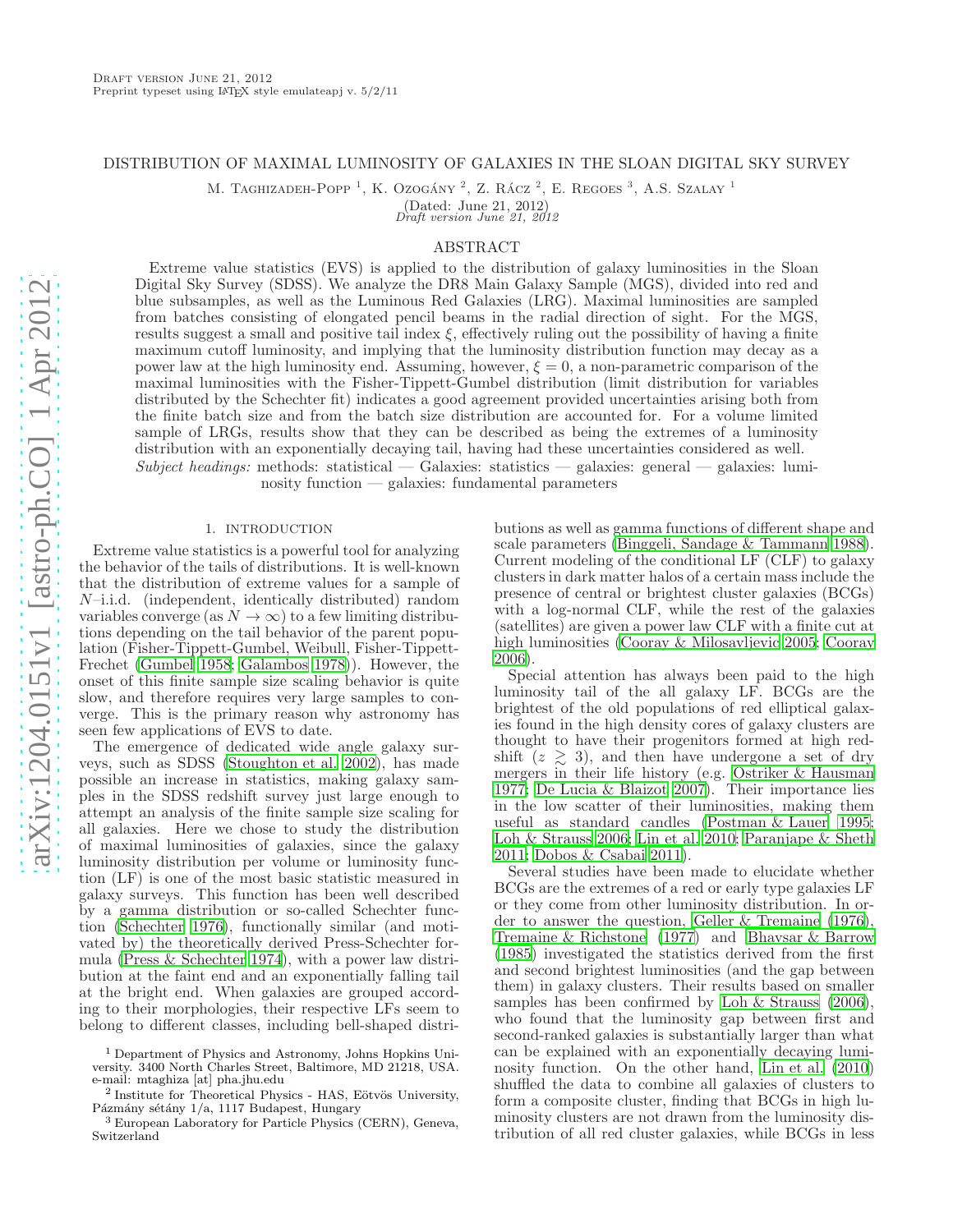luminous clusters are consistent to be the statistical extreme.

These previous studies were mainly directed toward the luminosity statistics within galaxy clusters. In this paper we will study galaxy luminosities as a whole, and the sampling will not be restricted to the maximal luminosities from galaxy clusters. This will keep the sample size large enough for studying the finite-size scaling behavior.

Since EVS is well known only for i.i.d. variables, one approach we will follow is trying to minimize the correlations between luminosities and positions by selecting the maximal luminosities from batches of galaxies in elongated regions or pencil beams along the line of sight, and defined by the footprint of the HEALPix tessellation on the sky (Górski et al. 2005). As we shall discuss, such elongated cells combined with the short range correlations in luminosities make possible an analysis of EVS based on the assumption that the luminosities approximate well an i.i.d. behavior. Another simple approach we will use for comparing with the previous method is the random sampling of the luminosity parent distribution in batches of fixed size. These are new approaches for testing the bright end of the overall LF, and inherently different from previous studies that considered testing the luminosity extremes in galaxy clusters.

Within the i.i.d. framework, the shape of the galaxy luminosity function is important for the EVS. The exponential tail in the high luminosity end of the LF would imply a Fisher-Tippett-Gumbel (FTG) EVS distribution, with corrections for the finite sample sizes depending on the power law at lower luminosities (Györgyi et al. [2008\)](#page-11-19). In this analysis we will test the agreement with these expectations, and the analysis will also reveal whether or not a sharp cutoff at a high but finite luminosity exists.

We emphasize that even though the SDSS sample is large, the residual from the FTG distribution can be explained only when we consider the corrections due to both the finite size of the samples of each HEALPix pencil beam and the distribution present in the sample sizes (the number of galaxies in a cone is finite and varies from cone to cone). Thus we have here a pioneering example where a generalized finite size scaling (including samplesize distribution) is relevant in the data analysis.

The arguments and results will be presented in the following order. In Section [2](#page-1-0) we describe our galaxy sample. Section [3](#page-2-0) shows the fits to the galaxy luminosity distributions and functions, as well as details of the separation of the whole galaxy sample into blue and red samples according to cuts in a color-magnitude diagram. Section [4](#page-4-0) explains the construction of the pencil beams and distribution of galaxy counts inside them. Section [5](#page-5-0) contains a discussion of the basic concepts of extreme value statistics with emphasis on possible deviations from the expected limit distributions due to finite number of the galaxies in the pencil beams and, furthermore, due to the pencil-to-pencil fluctuations in the galaxy counts. In Section [6](#page-8-0) we present the results about the distribution of maximal luminosities with the conclusion that within the uncertainties coming from the finiteness of samples and from the sample–size distribution, the Fisher–Tippett– Gumbel distribution gives an excellent fit. The final remarks and discussion can be found in Section [7.](#page-10-0)

<span id="page-1-0"></span>0.3, 0.7, -1) cosmology.

### 2. SAMPLE CREATION

In this paper we use photometric and spectroscopic data of galaxies from SDSS-DR8 [\(York et al. 2000](#page-11-20); [Stoughton et al. 2002;](#page-11-2) [Aihara et al. 2011\)](#page-11-21), available in a MS-SQL Server database that can be queried online via CasJobs [4](#page-1-1) , and analyzed directly inside the database using an integrated cosmological functions library [\(Taghizadeh-Popp 2010](#page-11-22)). The galaxies studied were the DR7 legacy spectroscopically-targeted Main Galaxy Sample (MGS) [\(Strauss et al. 2002\)](#page-11-23), as well as the luminous red galaxies (LRGs) [\(Eisenstein et al.](#page-11-24) [2001\)](#page-11-24). The sky footprint of the clean spectroscopic survey builds up from a complicated geometry defined by sectors, which cover a fractional area  $F_A \simeq 0.1923$  of the whole sky. Redshift incompleteness arises from the fact that two 3" aperture spectroscopic fibers cannot be put together closer than 55" in the same plate. As a strategy, denser region in the sky are given a greater number of overlapping plates. However, only ∼93% (MGS) and ∼95% (LRG) of the initial galaxies photometrically targeted have their spectra taken.

Several selection cuts and flags were applied in order to have a clean sample. We selected only science primary objects classified as galaxies and appearing in calibrated images having the photometric status flag. We used the score quantity as a measure of the field quality with respect to the sky flux and the width of the point spread function, and selected only the fields in the range  $0.6 \leq$  score  $\leq 1.0$ . Furthermore, we neglected individual objects with bad deblending flags (PEAKCENTER, DEBLEND MOPEAK, NOTCHECKED) and interpolation DEBLEND\_NOPEAK, NOTCHECKED ) and problems (PSF FLUX INTERP, BAD COUNTS ERROR) or suspicious detections (SATURATED NOPROFILE ), as well with problems in the spectrum (ZWARNING)<sup>[5](#page-1-2)</sup>.

With respect to the MGS, they were observed as a magnitude limited sample, with a targeted r-band petrosian apparent magnitude cut of  $m_r \leq 17.77$ , and a redshift distribution peaking at  $z \sim 0.1$ . We further restrict this sample to safe cuts of  $[m_{r,1}, m_{r,2}] = [13.5, 17.65].$ The lower limit is set due to the arising cross talk from close fibers in the spectrographs when they carry light from very bright galaxies, whereas the upper limit safely avoids the slight variations in the targeting algorithm of the limiting apparent magnitude around 17.77 over the sky. As shown in Fig. [1,](#page-2-1) we chose galaxies in the redshift interval  $[z_1, z_2] = [0.065, 0.22]$ , since at redshift lower than  $z_1$ , the galaxy high luminosity tail becomes incomplete (due to imposing the apparent magnitude cut at  $m_{r,1}$ ). This left us with  $N_g = 348975$  MGS galaxies in a volume of  $V_S = [V(z_2) - V(z_1)] \times F_A = 0.559 \text{Gpc}^3$ . The full MGS sample will be further divided into a blue and red populations in Section [3.](#page-2-0)

With respect to the LRGs, they where selected from color cuts (in g-r  $v/s$  r-i space) in such a way that are traced across redshift as an old population of luminous and passively evolving red early type galaxies [\(Eisenstein et al. 2001\)](#page-11-24). This was done by modeling them with an old stellar population spectral template from PEGASE [\(Fioc & Rocca-Volmerange 1997\)](#page-11-25). We

Along this paper, we use the  $(\Omega_{\rm L}, \Omega_{\rm M}, h_0, w_0) = (0.7,$ 

<span id="page-1-2"></span><span id="page-1-1"></span><sup>4</sup> <http://casjobs.sdss.org>

<sup>5</sup> Detailed explanation in sdss3.org/dr8/algorithms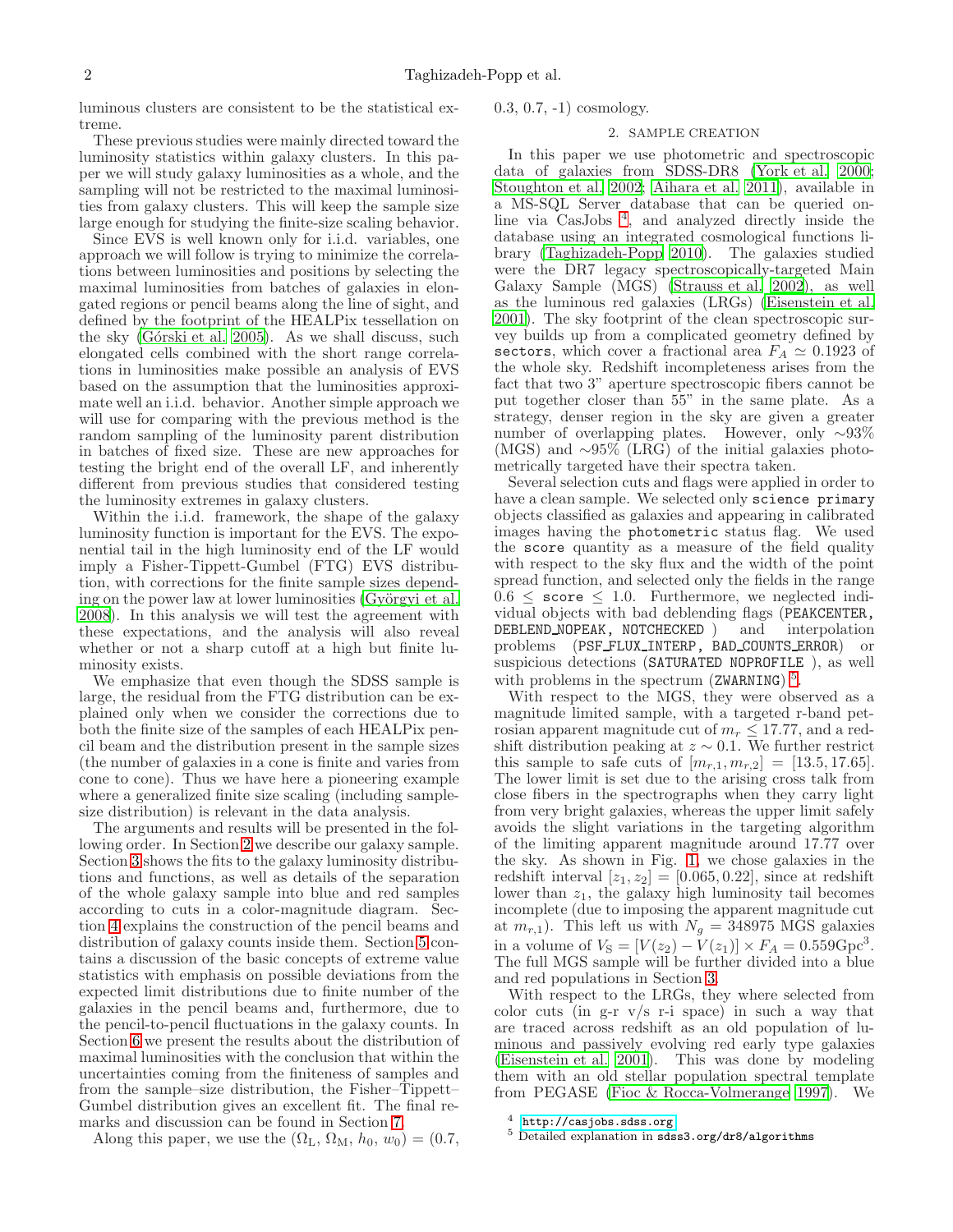

<span id="page-2-1"></span>Figure 1. Completeness limits for the raw galaxy samples. Plotted are the petrosian absolute Magnitude  $\sqrt{s}$  redshift histogram (log-scaled) for the full MGS and LRG samples. No k-correction nor evolution is applied at this point. The red horizontal lines show the absolute magnitude limits for a complete sample (-22.53 and -22.35 for MGS and LRG respectively). Note that for redshifts greater than z=0.065 (vertical red line), the MGS becomes complete at the bright end. This redshift limit was also checked using the Vmax method explained in Sec. [3.](#page-2-0)

use LRGs in the CUT I sample, which was built to be almost a volume limited sample up to redshift 0.38 with an r-band petrosian apparent magnitude cut of  $m_{r,2} = 19.2$ . We apply a safe redshift window of  $[z_1, z_2] = [0.20, 0.38]$ since, at lower redshift, the color selection cuts admit blue galaxies belonging to the MGS. We further constraint this LRGs by considering galaxies whose r-band surface light profile can be modeled mainly as a DeVacouleurs profiles (as in elliptical galaxies) more than an exponential disc (fracDeV  $\geq$  0.9) [\(Strateva et al. 2001\)](#page-11-26). We also use the r-band concentration index R90/R50 [\(Shimasaku et al. 2001;](#page-11-27) [Strateva et al. 2001\)](#page-11-26) to select mostly elliptical galaxies  $(R90/R50 \geq 2.7)$ . This left us with  $N_g = 52579$  LRGs in a volume of  $V_s = 2.18 \text{Gpc}^3$ .

Since our samples span broad redshift and time intervals, it is crucial to apply a (k+evolution)-correction to  $M_r$  in the form  $M_r = m_r - DM(z) - k(z) - e(z)$ , which brings all the galaxies to a common  $z = 0$  restframe. The k-corrections for the MGS were calculated by modeling each galaxy spectrum as the closest non negative linear combination of spectra drawn from the Bruzual  $& Charlotte$  (2003) templates (see Budavári et al. [\(2000\)](#page-11-29) and [Csabai et al. \(2000\)](#page-11-30)). We applied a simple average evolution correction as a linear function of redshift, derived by Blanton et al.  $(2003)$  as  $e(z) = Qz$  ( $Q=1.62$  for r-band, Q=4.22 for u-band). For the LRG case, we used the k+evolution correction derived from the PEGASE template. This was modeled as a 4th order polynomial in redshift, as used in [Loh \(2004](#page-11-32)) and [Loh & Strauss \(2006\)](#page-11-11), where  $k(z)+e(z)=0.115z + 5.59z^2-24.0z^3+36.0z^4$ .

We finally checked the first 1000 images of galaxies for each sample ranked by brightest r-band petrosian absolute magnitude, and rejected the objects whose photometry appears to be ruined by the leaked light of a nearby star. Also, objects where rejected in the case when the petrosian magnitude was more different than 0.8 magnitudes compared with the model magnitude.

# <span id="page-2-0"></span>3. LUMINOSITY FUNCTIONS AND DISTRIBUTIONS

The luminosity function (LF), defined as the distribution of galaxy luminosities (or magnitudes) per volume, has been for long well studied as a basic statistic. Since galaxy surveys are generally apparent magnitude limited at the faint end, the LF differs from the luminosity distribution (LD) in that the former cannot be obtained from

a simple raw histogram of the luminosity data points as LDs are. In fact, the faint luminosity tail of LDs is incomplete, as faint galaxies can be observed only at close enough distances (Malmquist bias). On the contrary, the brightest galaxies can generally be observed over the whole redshift limits of the survey. As a consequence, LFs are identical to LDs at the bright end (except for a scale factor equal to the survey's volume  $V_{\rm S}$ ) but start to depart from each other at a departure luminosity  $L_D$ (specified next).

The important link between LFs and LDs is that, since they behave the same way at the bright end, we can study LFs in this regime by instead doing the sampling and EVS on the LD of the individual data points. This is the strategy followed in this paper, which works as long as we sample galaxies with luminosities close enough to or brighter than  $L_{\text{D}}$ .

In order to correct the incompleteness of low luminosity galaxies, we construct LFs by adding more weight to these galaxies, as used in the Vmax method [\(Schmidt](#page-11-33) [1968\)](#page-11-33), where each *i*-th galaxy is assigned a weight  $w_i =$  $V_{\rm S}/V_{\rm M,i} \geq 1$ . Here we note that, given the particular  $[z_1, z_2]$  and  $[m_1, m_2]$  intervals for the survey, the *i*-th galaxy found at  $z_i$  could be observed only within a maximum comoving volume  $V_{\text{M},i}$  inside the overall volume  $V<sub>S</sub>$  of the survey. If the *i*-th galaxy of apparent magnitude  $m_i$ , k-correction  $k_i = k(z_i)$ , evolution correction  $e_i = e(z_i)$  and at a luminosity distance  $D_L(z_i)$  were to have limiting apparent magnitudes  $m_{1,2}$ , then it should be moved to a limiting luminosity distance given by

<span id="page-2-2"></span>
$$
D_{L,i}(z_{\rm lim};m_{1,2}) =
$$
  
 
$$
D_L(z_i) \times 10^{(m_{1,2} - k(z_{\rm lim}) - e(z_{\rm lim}) - m_i + k_i + e_i)/5}.
$$
 (1)

Hence, the maximum volume is defined by the biggest interval of  $D<sub>L</sub>$  inside which a galaxy can appear in the survey:

$$
V_{\text{M},i} = [V(\min(D_L(z_2), D_{L,i}(z_{\text{lim}}; m_2)))
$$
  
-  $V(\max(D_L(z_1), D_{L,i}(z_{\text{lim}}; m_1)))] \times F_A$ , (2)

As Eq. [1](#page-2-2) defines  $z_{\text{lim}}$  in an implicit way, we solve for it iteratively. The weights  $V<sub>S</sub>/V<sub>M,i</sub>$  are shown in Fig. [2.](#page-3-0) The departure magnitudes take the values of  $M_{\rm D}$  =  $-22.63$  (LRG) and  $M_{\rm D} = -22.43$  (MGS).

A non-parametric LF can be then easily estimated using a Vmax weighted histogram in the form

$$
\Phi(M)\Delta M = \frac{1}{\Delta M} \sum_{M_i \in \Delta M} \frac{c_i}{V_{\text{M},i}},\tag{3}
$$

The extra weight  $c_i$  takes into account the incompleteness of the target selection algorithm for spectroscopic follow up. The error  $\delta \Phi(M_r)$  is estimated by using Jack-Knife sampling of 38 regions about 200 SqDeg each.

Since MGS (hereafter MGSall) galaxies can be classified into roughly a blue (MGSblue) and red (MGSred) populations, we do EVS on these 2 classes separately, as the bright end of the MGSall is dominated by the red component. For this, we construct a color-magnitude diagram (CMD) using the Vmax weighting, and create a separating curve between the 2 classes, just as done by [Baldry et al. \(2004\)](#page-11-34).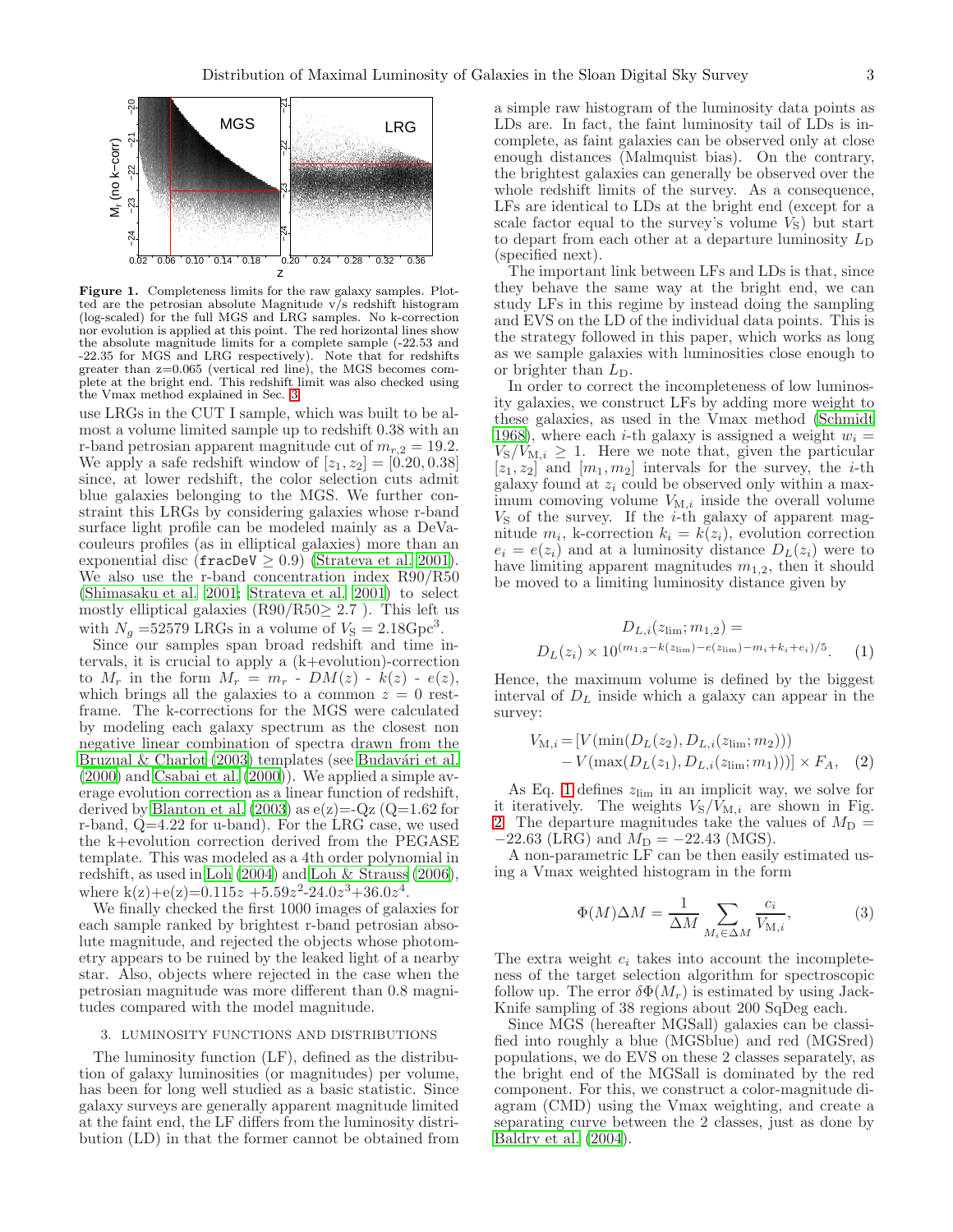

<span id="page-3-0"></span>Figure 2. 2-Dimensional histogram (in logarithmic gray-scale) showing the onset of absolute magnitude incompleteness. For the LRGs (left branch), we see  $w_i \geq 1$  and  $w_i \geq 2$  starting at  $M_r =$  $-22.63$  and  $M_r = -22.05$ ). For MGSall (right branch), it happens at  $M_r = -22.43$  and -21.91, respectively. The curves against the vertical axis are the corresponding (unnormalized) distributions of the weights  $w_i$ .



<span id="page-3-2"></span>Figure 3. Color magnitude diagrams of the MGSall sample  $(0.065 < z < 0.22)$ , compared to the one of the full MGS in the range  $0.02 < z < 0.22$ . Bin size is  $\{\Delta C_{ur}, \Delta M_r\} = \{0.1, 0.2\}$ . The log-scaled height contour curves are spaced in  $\Delta \log_{10}(\text{height})$  = 0.25, starting at height=1. The triangles and squares indicate the fitted values of the Bimodal Gaussian  $\mu$  parameter for the blue and red populations, respectively. The solid thick line is the population separator in Eq[.6](#page-3-1) fitted to the filled circles, which trace the separating level curve.

The CMD of MGSall is shown in Fig. [3,](#page-3-2) where the color  $C_{ur} \equiv u - r$  is calculated using model magnitudes. There is a smooth separation between the MGSblue and MGSred classes, whose joint distribution resembles a bimodal Gaussian in color space at each magnitude bin. Following [Baldry et al. \(2004\)](#page-11-34), we fit the CMD to

$$
\Phi(M_r, C_{ur}) = \Phi_B(M_r, C_{ur}) + \Phi_R(M_r, C_{ur}) \tag{4}
$$
  

$$
\Phi_{B,R}(M_r) = \phi_{B,R} N(C_{ur}; \sigma_{B,R}(M_r), \mu_{B;R}(M_r))
$$

where  $N(C_{ur}; \sigma, \mu)$  is a normal gaussian distribution and  $\phi_{B;R}(M_r)$  are the amplitudes, proportional to the respective luminosity functions of the MGSblue or MGSred populations.

We further construct a color-separating curve  $C_S(M_r)$ between the classes  $Red$  and  $Blue$  using a gaussian classifier in the context of Bayes theorem. At each magnitude bin centered at  $M_r$  we equate the posterior probabilities, finding the color  $C_S(M_r)$  that satisfies  $P(Blue|C_S(M_r)) = P(Red|C_S(M_r))$ . In this way, the separating curve is defined such that on top of it the galaxies have the same probability of belonging to either classes. Since  $P(Red; Blue) = \phi_{R:B}/(\phi_B + \phi_R)$ , we have at each  $M_r$ 

$$
P(CS|Blue)P(Blue) = P(CS|Red)P(Red)
$$
  
\n
$$
\Phi_B(M_r, C_S) = \Phi_R(M_r, C_S).
$$
 (5)

The curve  $C<sub>S</sub>$  defines the contour where the individual distributions of each class touch each other. Since MGSall does not reach fainter magnitudes than  $M_r \simeq$  $-19.6$ , we extend it to z=0.02 in order to get a good view and fit of  $C_S$  at the low luminosity tail. For the fitting, we follow [\(Baldry et al. 2004\)](#page-11-34) and parametrize the separating curve (shown in Fig. [3\)](#page-3-2) as

<span id="page-3-1"></span>
$$
C_S(M_r) =
$$
  

$$
p_0 + p_1(M_r + 20) + p_2 \tanh [(M_r - p_3)/p_4],
$$
 (6)

where we found  $(p_0, p_1, p_2, p_3, p_4) = (2.275, -0.071, -0.20, -0.071)$ 20.23,1.30), as shown in Fig. [3.](#page-3-2) The separator leads to  $N_g = 134575$  and  $N_g = 214400$  galaxies in the MGSblue and MGSred samples respectively, considering the range  $M_r \leq -20.2$ .

The luminosity functions and distributions and their fits are shown in Fig. [4,](#page-4-1) and Tables [1](#page-4-2) and [2](#page-4-3) contain the fitting parameters.

For the MGS samples, we use a generalized gamma as a fitting function, which results in the known Schechter profile [\(Schechter 1976\)](#page-11-3) when  $\beta = 1$ :

<span id="page-3-3"></span>
$$
\Phi(L)dL = \Phi_* (L/L_*)^{\alpha} \exp\{-\left[ (L/L_*)^{\beta} \right] \} dL. \tag{7}
$$

The normalization factor  $\Phi_*$  is left as a free parameter for LFs, whereas for the LDs is defined by  $\Phi_* = \frac{\beta}{[L_*\Gamma((\alpha+1)/\beta,L_{\min})]},$  where the incomplete gamma function  $\Gamma(*, L_{\text{min}})$  is the integral in the interval  $[L_{\min}, \infty]$ . The fitted luminosity values for the LFs and LDs we converted into magnitude units using  $M_r = -2.5 \log_{10}[L/L_{\odot}] + M_{\odot,r}$ , where  $M_{\odot,r} = 4.62$ [\(Blanton et al. 2001\)](#page-11-35) and  $L_{\odot}$  is the solar luminosity in the r band. Note that the MGSred LF reaches brighter magnitudes than the MGSblue sample, and its high luminosity tail can be better fitted using the generalized gamma function compared with the more common Schechter fit. On the other hand, the Schechter fit is well suited for the MGSblue LF. Note the higher fraction of blue galaxies at fainter magnitudes, as demonstrated by the stronger faint end slope  $\alpha$  in the Schechter fit.

The LRG sample was made to include the brightest early types. Therefore, they are naturally better fitted with an extreme value distribution (EVD) or its special case the Gumbel where  $\xi = 0$  (see Sec. [5\)](#page-5-0):

$$
\Phi(L) = \Phi_* \text{EVD}(L),\tag{8}
$$

<span id="page-3-4"></span>
$$
EVD(L) = L_{\sigma}^{-1}t(L)^{\xi+1}\exp(-t(L))dL,\tag{9}
$$

$$
t(L) = (1 + \xi \left[\frac{L - L_{\mu}}{L_{\sigma}}\right])^{-1/\xi}, 1 + \xi \left[\frac{L - L_{\mu}}{L_{\sigma}}\right] > 0.
$$

with  $L_{\mu}$ ,  $L_{\sigma}$  and  $\xi$  being respectively the location, scale and shape (or tail index) fitting parameters. The LRGs were built to be a complete (volume limited) sample, but some scattered lower luminosity galaxies passed the color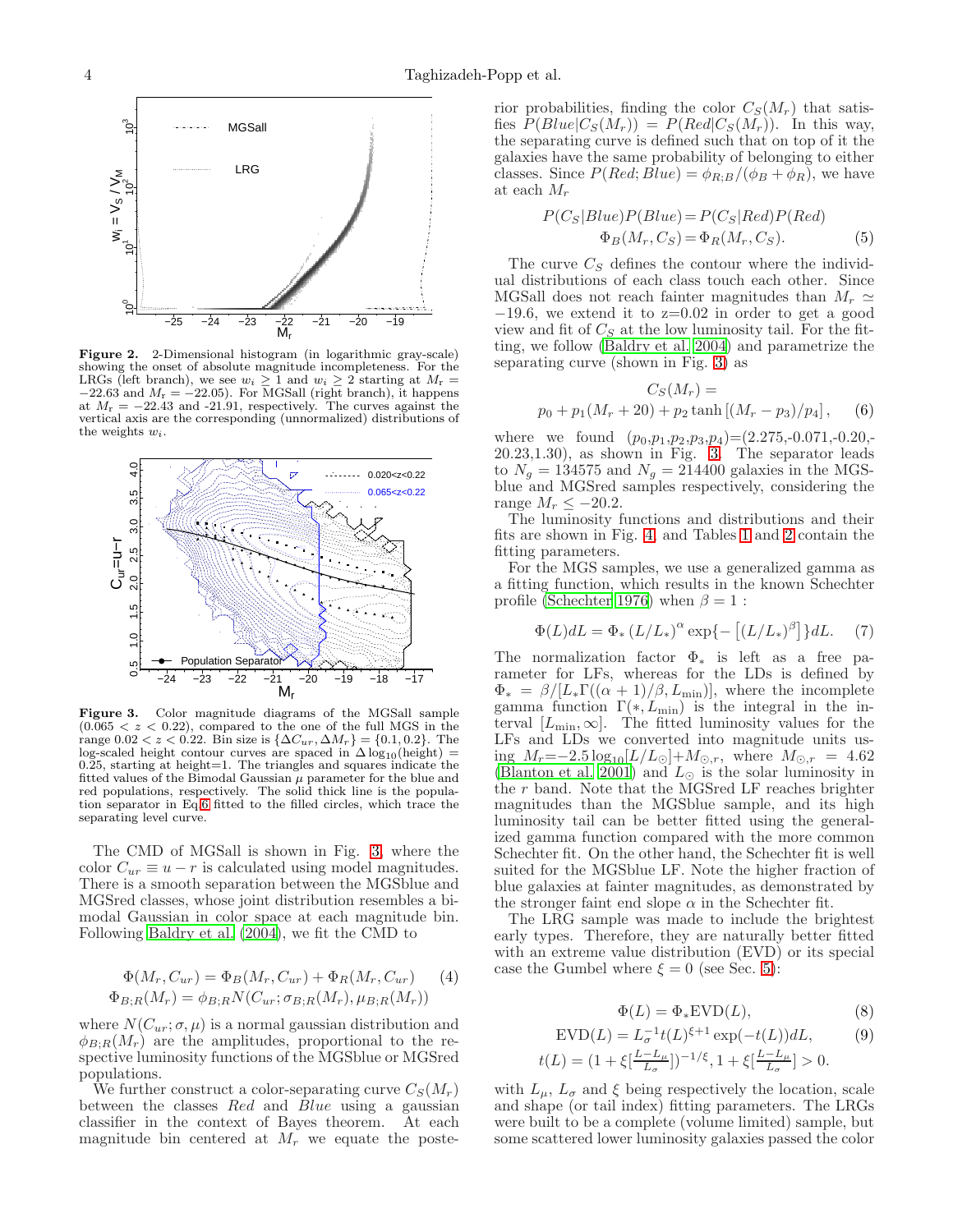

Figure 4. Luminosity functions and distributions of the different galaxy samples, together with the best Schechter, generalized gamma, Gumbel and EVD fits from Tables [1](#page-4-2) and [2.](#page-4-3) The vertical lines denote the completeness boundary  $w_i = 1$ , where the LFs depart from LDs. The LDs were scaled by the factor  $N_g/V_S$  in order to compare them with the LFs.

<span id="page-4-1"></span>Table 1 Luminosity Function Fitting parameters. $a$ 

<span id="page-4-2"></span>

| Sample       | $\Phi_*\overline{[10^{-3}]}$ | $M_*$             | $\alpha$          | Β               |  |
|--------------|------------------------------|-------------------|-------------------|-----------------|--|
|              | $\rm Mpc^{-3}Mag^{-1}$       |                   |                   |                 |  |
|              | Schechter                    | Fitting           |                   |                 |  |
| MGSall       | $3.10 \pm 0.05$              | $-21.46 + 0.02$   | $-1.34 + 0.04$    | 1               |  |
| MGSblue      | $2.70 \pm 0.05$              | $-20.87 \pm 0.02$ | $-1.06 \pm 0.03$  | 1               |  |
| MGSred       | $2.06 + 0.05$                | $-21.41 \pm 0.02$ | $-0.99 \pm 0.03$  | 1               |  |
|              | General                      | Gamma             | Fitting           |                 |  |
| MGSall       | $7.79 \pm 0.38$              | $-20.42 \pm 0.10$ | $-0.81 \pm 0.05$  | $0.75 \pm 0.02$ |  |
| MGSblue      | $1.79 + 0.26$                | $-21.22 + 0.10$   | $-1.28 + 0.08$    | $1.14 \pm 0.05$ |  |
| MGSred       | $3.71 \pm 0.11$              | $-20.33 \pm 0.17$ | $-0.48 \pm 0.08$  | $0.74 \pm 0.03$ |  |
| Sample       | Ф.                           | $M_{\mu}$         | $M_{\sigma}$      | ξ               |  |
|              | $[10^{-5} \, \rm Mpc^{-3}]$  |                   |                   |                 |  |
|              | Gumbel                       | Fitting           |                   |                 |  |
| LRG          | $2.52 \pm 0.03$              | $-22.85 \pm 0.01$ | $-21.36 \pm 0.02$ | $\Omega$        |  |
|              | GEV                          | Fitting           |                   |                 |  |
| $_{\rm LRG}$ | $2.49 \pm 0.02$              | $-22.86 \pm 0.01$ | $-21.36 \pm 0.02$ | $0.04 \pm 0.01$ |  |

Parameters from fitting to Eq. [7](#page-3-3) (MGS) or Eq. [8](#page-3-4) (LRG). Parameters in luminosity units  $(L_*, L_{\mu}$  and  $L_{\sigma})$  were converted into absolute magnitudes  $(M_*, M_\mu$  and  $M_\sigma)$  using  $M=-2.5 \log_{10}[L/L_{\odot}]+M_{\odot}$ , where  $M_{\odot} = 4.62$ , everything measured in the petrosian r-band. MGS and LRG samples are fitted in the ranges  $M_r \le -20.2$  and  $M_r \le -22.64$  respectively.

Table 2 Luminosity Distribution Fitting parameters. $a$ 

<span id="page-4-3"></span>

| Sample | $M_{*}$                                                   | $\alpha$              | 13 |  |
|--------|-----------------------------------------------------------|-----------------------|----|--|
|        |                                                           |                       |    |  |
|        |                                                           | General Gamma Fitting |    |  |
|        | MGSall $-19.99 \pm 0.16$ $1.52 \pm 0.10$ $0.79 \pm 0.03$  |                       |    |  |
|        | MGSblue $-21.02 \pm 0.11$ $0.72 \pm 0.10$ $1.18 \pm 0.05$ |                       |    |  |
|        | MGSred $-20.18 \pm 0.16$ 1.67 $\pm$ 0.11 0.82 $\pm$ 0.03  |                       |    |  |

<sup>a</sup> Parameters from fitting to Eq. [7](#page-3-3) (MGS) using  $\Phi_*$  =  $\beta/(L_{\ast}\Gamma((\alpha+1)/\beta,L_{\min}).$  We used  $M_{\max} \equiv M(L_{\min}) =$ −20.2. Parameters in luminosity units were converted into absolute magnitudes.

cuts and contaminated it (Fig. [1\)](#page-2-1). Therefore, we only fit the LF up to the completeness limit  $M_D = -22.64$  as explained earlier.

#### <span id="page-4-0"></span>4. SAMPLING THE MAXIMAL LUMINOSITIES: CREATION OF I.I.D. BATCHES AND HEALPIX-BASED PENCIL BEAMS

Classic extreme value statistics needs close-to-i.i.d realizations of the underlying parent probability distribution from which to draw the maximal values.

A common practice in EVS is using the block max-

ima approach, where the data is grouped in consecutive blocks or batches. This creates  $n$  batches, with all the batches having the same number  $N$  of data points (batch size). This is the first approach that we follow in this paper, where the batches are chosen by random sampling without replacement.

In some real life situations, such as time series, the blocks are chosen to span each of the many different cycles of the underlying process (e.g. years, days or usage cycles). Of course, some blocks might present missing or sparse data, due to bad sampling strategies or sensor failures. In other cases, time series or spatial data are correlated and clump in clusters of different sizes that exceed a certain threshold level (e.g., insurance claims after a hurricane). In all these situations, the different realizations of the parent probability distribution will have different number N of data points, with distribution  $P(N)$ .

In order to extend and study EVS under the extra influence of a  $P(N)$ , we decided to use a second sampling approach. We recreate this situation by dividing the sky in equal-area spherical patches, each one defined by an individual cell of the HEALPix tessellation (Górski et al. 2005). This creates 1-dimensional pencillike beams, each of which containing one close-to-i.i.d realization of the galaxy distribution through redshift and with a variable galaxy number  $N$ . Note that this method is essentially different to sampling maximal luminosities from galaxy clusters, as these are highly correlated. We start with a finer SDSS DR8 spectroscopic footprint with resolution  $N_{side} = 512$  (of cell size  $\sqrt{\Omega_{pix}} \simeq 6.87'$ ).

We further degrade the footprint into 3 lower resolution maps defined by  $N_{side} = 16,32$  and 64, creating thus the cells that define the pencil beams. Note that these bigger cells may partly cover an area not belonging to the footprint. Hence, we define the fractional area occupancy f as the area inside the footprint covered by the cell divided by the total area of the cell. The cumulative distribution of f (Fig. [5\)](#page-5-1) shows clear breakpoints at  $f \sim$ 0.97 for all 3 resolutions. We therefore decide to use only the group of cells which satisfy  $f \geq 0.97$ . A summary on the 3 different resolution HEALPix schemas is presented in Table [3,](#page-5-2) and HEALPix maximal luminosity maps are shown for MGSall in Fig. [6.](#page-5-3)

## 4.1. Distributions of galaxy counts in a HEALPix cell

The number of galaxies  $N$  fluctuates in the pencil beams. Unless the galaxy-count distribution in a HEALPix cell  $\mathcal{F}(N)$  is very narrow, this affects the limit distribution one expects for the extreme luminosities. We have thus evaluated  $\mathcal{F}(N)$  for the MGS and LRG sam-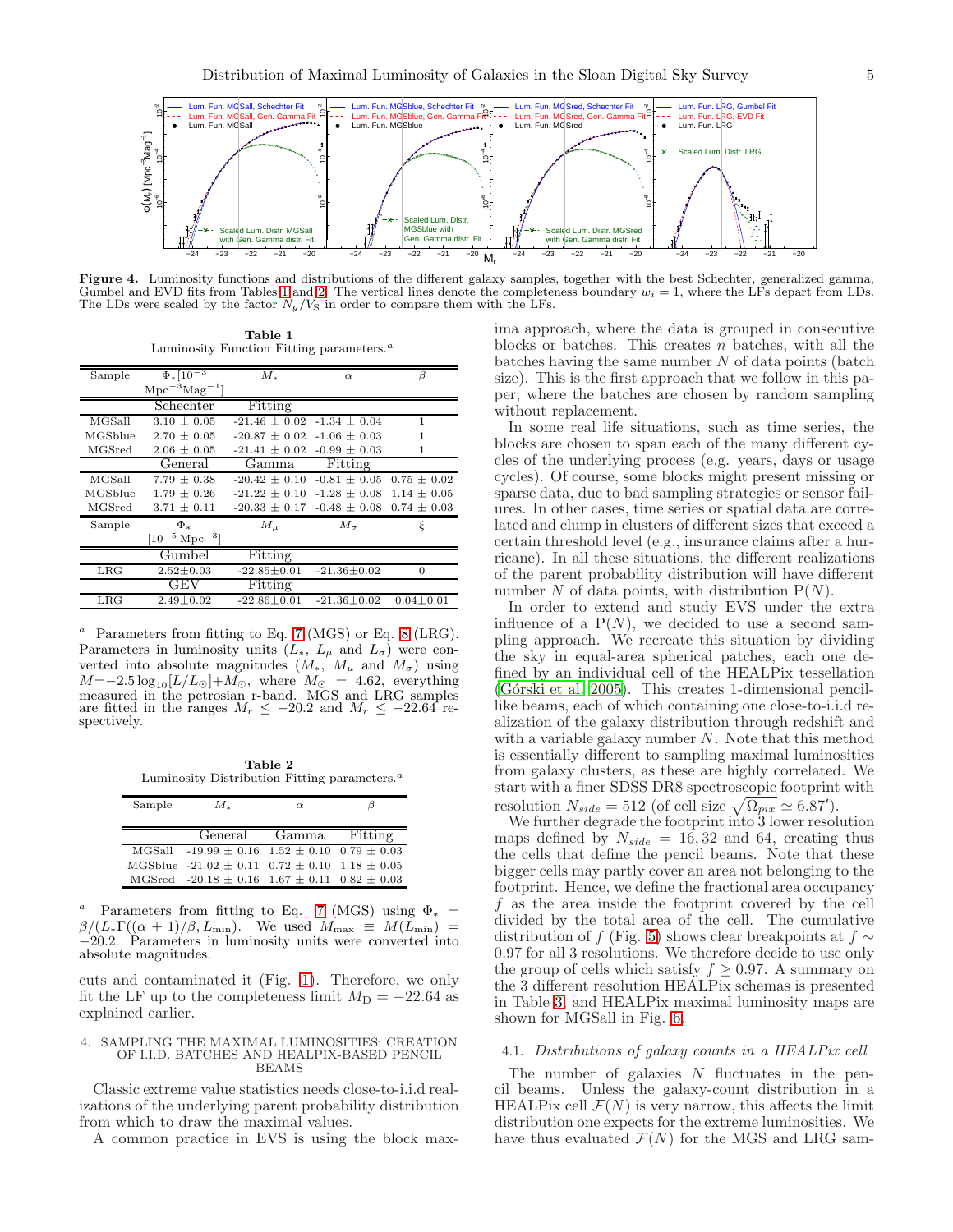Table 3 HEALPix schemas for the different galaxy samples  $a$ 

<span id="page-5-2"></span>

| HEALPix schemas |                      |              |         |          |        |              |            |            |            |              |
|-----------------|----------------------|--------------|---------|----------|--------|--------------|------------|------------|------------|--------------|
| $N_{side}$      | $\Delta \iota_{pix}$ | $n_{sphere}$ | $n_{F}$ | $n_F$    | $n_F$  | $n_F$        | $n_{F,97}$ | $n_{F,97}$ | $n_{F,97}$ | $n_{F,97}$   |
|                 |                      |              | MGSall  | MGS blue | MGSred | $_{\rm LRG}$ | MGSall     | MGSblue    | MGSred     | $_{\rm LRG}$ |
| 16              | $3.66^{\circ}$       | 3072         | 768     | 767      | 767    | 755          | 473        | 473        | 473        | 473          |
| 32              | $1.83^o$             | 12288        | 2659    | 2644     | 2653   | 2591         | 2030       | 2030       | 2030       | 2029         |
| 64              | 55.0'                | 49152        | 10017   | 9937     | 9991   | 9461         | 8492       | 8489       | 8490       | 8256         |

<sup>a</sup> Here,  $n_{sphere}$  is the total number of HEALPix cells in the sky (each of area  $\Omega_{pix}$ ),  $n_F$  is the number of galaxy-containing cells inside the footprint and  $n_{F,97}$  is the number of cells with areas included at least 97% inside the footprint.



<span id="page-5-1"></span>Figure 5. Cumulative distribution of the HEALPix cell fractional occupation area  $f$ , shown for the 3 different footprint cell sizes. The black filled dots show the breakpoints at  $f = 0.97$ . We consider only cells with  $f \geq 0.97$ 

ples, and the results for decreasing  $N_{side}$ , i.e. for increasing average of the galaxy count  $\langle N \rangle$  are shown in Fig[.7.](#page-6-0)

As one can see, the  $N_{side} = 64$  suggest good statistics yielding smooth functions. We should note, however, that the average galaxy count is rather low in this case  $(N \approx 5 - 40)$ , so it is far from the limit  $\langle N \rangle \rightarrow \infty$  one would like to take when investigating the EVS.

There are two lessons to learn from Fig[.7.](#page-6-0) First, the distributions are rather narrow which suggests that it is a reasonable assumption that the theory of EVS known for fixed N can be applied to galaxy luminosity. Second, one can develop analytic approximations to these histograms. Indeed, the distributions can be relatively well approximated by a gamma function with free location and scale parameters.

#### <span id="page-5-0"></span>5. THEORY OF EXTREME VALUE STATISTICS

### 5.1. Classical Theory

Extreme value statistics (EVS) is concerned with the probability,  $P_N(v)dv$ , of the largest value in a batch of N measurements  $\{v_1, v_2, ..., v_N\}$  being  $v = \max_i v_i$ . For us, the  $v_i$ s are galaxy luminosities, obtained by either random sampling  $N$  galaxies from the sky, or chosen from the HEALPix cells covering the sky, each with a variable N.

The results of the EVS are simple provided the  $v_i$ s are i.i.d. variables drawn from a general parent distribution  $f(v_i)$ . Namely, the limit distribution  $P_{N\to\infty}(v)$ belongs to one of three types and the determining factor is the large-argument tail of the parent distribution [\(Gumbel 1958;](#page-11-0) [Galambos 1978\)](#page-11-1). Frechet type distribu-



<span id="page-5-3"></span>Figure 6. HEALPix Maps of maximal luminosities (in linear scale) for the MGSall galaxy sample at different values of  $N_{side}$ .<br>Darker color means higher luminosity. Only cells included 97% in the footprint are shown. The SDSS-DR8 footprint boundaries become evident at resolution  $N_{side} = 64$ .

tion emerges if f decays as a power law, Fisher-Tippett-Gumbel ( $\overline{FTG}$ ) distribution is generated by fs which decays faster than any power law and, finally, parent distributions with finite cutoff and power law behavior around the cutoff yield the Weibull distribution [\(Gumbel 1958](#page-11-0); [Galambos 1978\)](#page-11-1). All the above cases can be unified as a generalized EVD whose integrated distribution  $F_N(v)$  is given in the  $N \to \infty$  limit by

<span id="page-5-4"></span>
$$
F(v) = \exp\left\{-\left[1 + \xi \left(\frac{v - \mu}{s}\right)\right]^{-1/\xi}\right\} \qquad (10)
$$

with parameters  $\mu$ , s and  $\xi$ . The shape parameter  $\xi$  can take values  $\xi > 0, = 0, < 0$ , which correspond to the Frechet, FTG, Weibull classes, respectively. The parameter  $\xi$  is also called the tail index, since it is related to the exponent of the large-argument power-law behavior. The probability density function associated to Eq. [\(10\)](#page-5-4) is shown in Eq. [\(9\)](#page-3-4).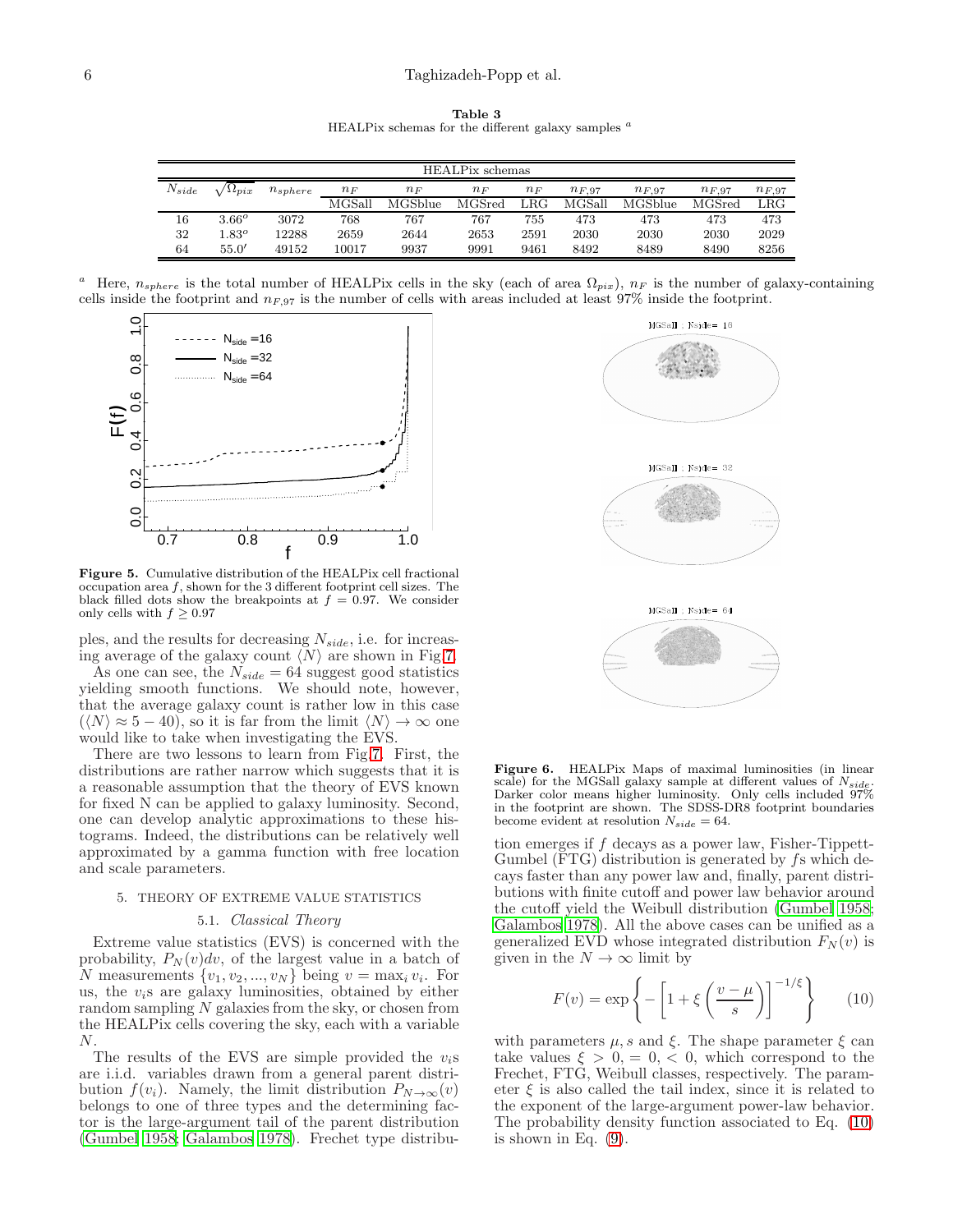

<span id="page-6-0"></span>Figure 7. Galaxy count distributions in a HEALPix cell of size  $N_{side} = 64, 32,$  and 16, i.e. for increasing average galaxy count  $\langle N \rangle$ . Gamma function of the form  $\mathcal{F}(N) \sim (N/\overline{N}-d)^3 \exp(-N/\overline{N}+d)$  fits well the distributions as can be seen on linear (first row) and semilog scale (second row). Count distributions for different galaxy samples can be scaled together by the average number of galaxies in a cell  $\langle N \rangle$ (third row).

The EVS has been developed mainly for i.i.d. variables and there are only a few well established results for systems with correlations between the  $v_i$ s. These results are mainly related to sufficiently weakly correlated variables where the i.i.d. results can be shown to apply [\(Bermann 1964;](#page-11-36) Györgyi et al. 2007). In the following we shall assume that the correlations between the galaxy luminosities are sufficiently weak so that the experimental histograms can be compared with the i.i.d. results. This assumption is important for the sampling in HEALPix cells in the sky, but not in a random sampling schema (arguments in favor of this assumption will be discussed in Section [7](#page-10-0) using the knowledge of the correlations between galaxy positions).

The parent distribution for galaxy luminosities is known to be well fitted by the Gamma-Schechter distribution  $\Phi(L) = \Phi_*(L/L_*)^{\alpha} \exp[-(L/L_*)^{\beta}]$  as given in [\(7\)](#page-3-3) where  $L^*$  sets the scale, and  $\alpha \approx -1$  together with  $\beta = 1$ is the Schechter profile. For this parent distribution, the theory of EVS tells us that the limit distribution of extremal luminosities belongs to the FTG class ( $\xi \to 0$ )

<span id="page-6-1"></span>
$$
P(v) = \frac{dF(v)}{dv} = a \exp \left[ -(av + b) - e^{-(av + b)} \right]. \tag{11}
$$

where the parameters can be fixed by setting  $\langle v \rangle = 0$ 

and  $\sigma = \sqrt{\langle v^2 \rangle - \langle v \rangle^2} = 1$ , yielding  $a = \pi/\sqrt{6}$  and  $b = \gamma_E \approx 0.577$ . It should be emphasized that this choice leads to a parameter-free comparison with the empirical data. In fact, the histogram of the maximal luminosities  $P(v)$  should be plotted in terms of the variable  $x = (v - \langle v \rangle_N) / \sigma_N$  where  $\langle v \rangle_N$  is the average of the maximal luminosity while  $\sigma_N = \sqrt{\langle v^2 \rangle_N - \langle v \rangle_N^2}$  is its standard deviation. The resulting scaling function should approach the universal function [\(11\)](#page-6-1) in the  $N \to \infty$  limit

$$
P_N(x) = \sigma_N P_N(\sigma_N x + \langle v \rangle_N) \to P(x). \tag{12}
$$

## 5.2. Deviations from the Classical Theory

In addition to the assumption of  $v_i$ s being i.i.d. variables, there are two additional problems with the program of comparing the data with the theory. First, a notorious aspect of EVS is the slow convergence of  $P_N(x)$ to the limit distribution  $P(x)$ . Second, the batch size N (the number of galaxies in a given solid angle) varies with the direction of the angle. Thus the histogram of the maximal luminosities  $P_N(x)$  is built from a distribution of Ns. Both of the above effects introduce corrections to the limit distribution we are trying to use for comparison. Below we estimate the magnitude of these corrections.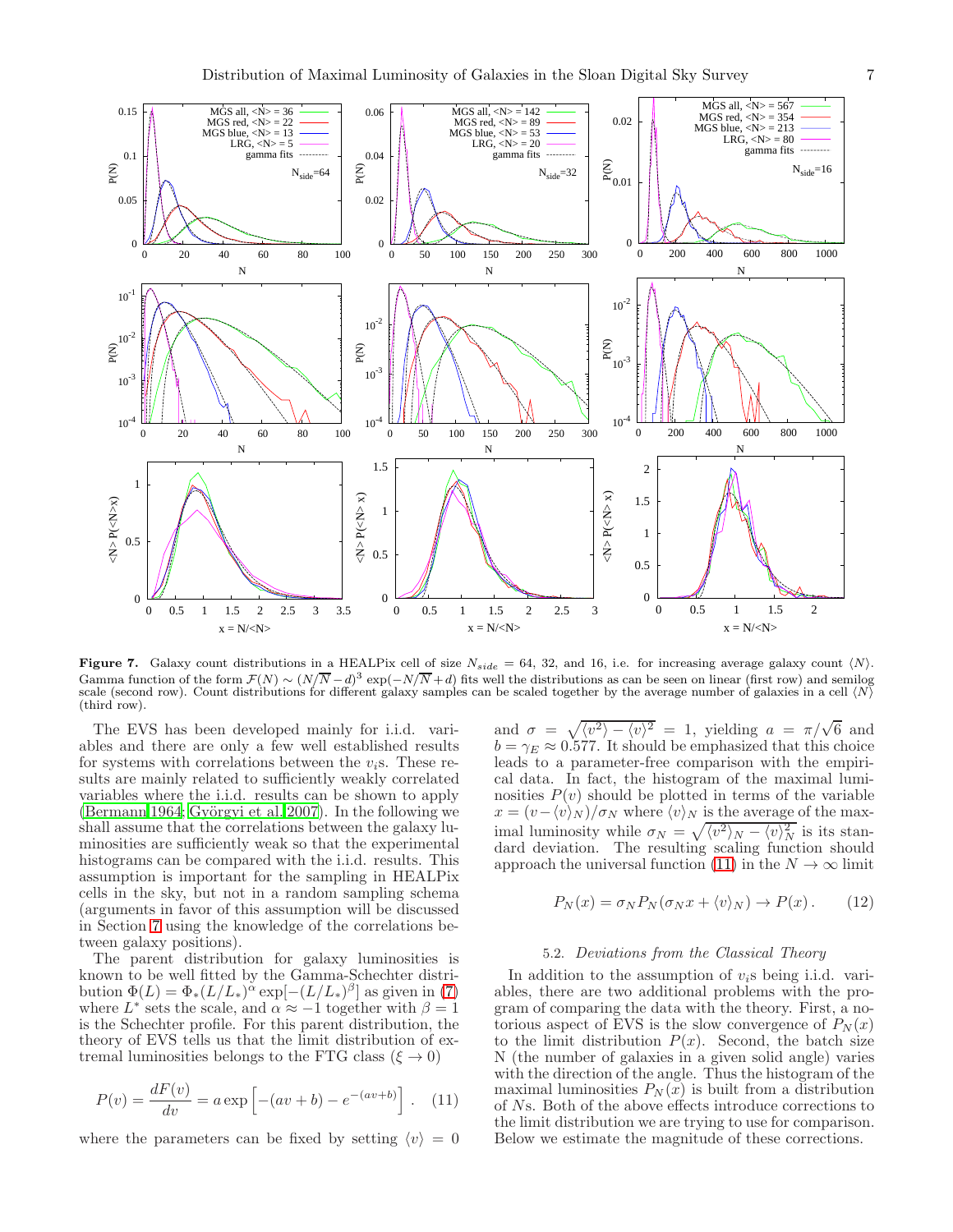### 5.2.1. Finite size corrections

<span id="page-7-2"></span>Finite size corrections in EVS have been studied in detail with the main conclusion that to first order in the vanishing correction in the  $N \to \infty$  limit, the scaling function can be written as

<span id="page-7-4"></span>
$$
P_N(x) \approx P(x) + q(N)P_1(x), \qquad (13)
$$

where  $q(N \to \infty) \to 0$  and the shape correction  $P_1(x)$  is universal function. Both the amplitude  $q$  and the shape correction  $P_1(x)$  are known for Schechter type parent distributions. The convergence to the limit distribution is slow since we have  $(Györgyi et al. 2008, 2010)$  $(Györgyi et al. 2008, 2010)$ 

$$
q(N) = -\frac{\alpha}{\ln^2 N}.
$$
 (14)

for  $\beta = 1$ . In the general case of a parent following the generalized gamma distribution of Eq. [\(7\)](#page-3-3), with  $\beta \approx 1$ , there are two terms which may have comparable contributions (with the shape correction function being identical)

<span id="page-7-3"></span>
$$
q(N) = \frac{(1 - \beta)}{\beta \ln N} + \frac{(2\beta - 1)(\beta - \alpha - 1)}{\beta^2 \ln^2 N}.
$$
 (15)

Note that this theoretical construct needs the values of  $\alpha$  and  $\beta$  to be fitted at the bright end tail of the luminosity distribution, thus neglecting the low luminosity tail (Györgyi et al. 2010). The value of  $\beta$  is roughly 1, thus for a characteristic range of  $N \approx 10-200$ , the amplitude is of the order of 0.2-0.04. Thus one can expect a 20-4% deviations coming from finite-size effects.

The finite-size shape correction is also known  $(Györgyi et al. 2008):$ 

$$
P_1(x) = \left[ P(x) \left[ -\frac{ax^2}{2} + \frac{\zeta(3)x}{a^2} + \frac{a}{2} \right] \right]'
$$
 (16)

where  $a = \pi/\sqrt{6}$  and  $\zeta(z)$  is the Riemann zeta function. The function  $P_1(x)$  is plotted on Fig[.8](#page-7-0) and one can see that the first order correction has well defined signs in various regions of  $x$ .

A special case arises when the parent distribution is of Gumbel type. In this case, the EVD is also a Gumbel, but with no apparent finite size correction. This is due to the fact that the Gumbel distribution is a fixed point in the renormalization theory formalism used for obtaining the first order corrections (Györgyi et al. 2008, [2010\)](#page-11-38). As a result, the deviations should be caused only by random shot noise from the data points.

### 5.2.2. Variable batch size

Variable sample size raises basic questions about EVS. In particular, the limiting procedure of sample size going to infinity becomes a problem. If the normalized distribution of N is known  $\mathcal{F}(N)$  then it is natural to consider the average  $\overline{N} = \int \mathcal{F}(N)N dN$  as the parameter corresponding to the fixed sample size of the usual EVS. Therefore, using the limit  $\overline{N} \to \infty$ , the extreme value distribution becomes

$$
\overline{P}(v) = \lim_{\overline{N} \to \infty} \int_0^\infty \mathcal{F}(N) P_N(v) dN.
$$
 (17)

Once  $\overline{P}(v)$  is known, we can write it in scaled variables thus obtaining  $\overline{P}(x)$  and the difference  $\overline{P}_1(x) \equiv P(x)$  –



<span id="page-7-0"></span>Figure 8. First order finite size shape correction function in finitesize scaling of EVS with the Schechter function being the parent distribution. The amplitude of this correction is of the order of  $1/\ln N$  for  $\beta \neq 1$  while it is of the order of  $1/\ln^2 N$  if  $\beta = 1$ .

 $\overline{P}(x)$  provides us an estimate of corrections coming from the variable sample size.

The actual calculation of  $\overline{P}(x)$  assumes that we know  $\mathcal{F}(N)$ . A simple form of  $\mathcal{F}(N)$  which fits the observed distribution reasonably well (see Fig[.7\)](#page-6-0) and allows analytic calculations is given by

<span id="page-7-1"></span>
$$
\mathcal{F}(N) = \frac{(N/\overline{N} - d)^k}{\overline{N}\Gamma(k+1)} \exp(-N/\overline{N} + d),\qquad(18)
$$

where  $k = 3$  and d is a free parameter distinct from zero, since there is a finite cut in  $N (N > N_0 = \overline{N})$ . Note that here we assumed that the distribution can be written in a scaled form

$$
\mathcal{F}(N) = f(N/\overline{N})/\overline{N}.
$$
 (19)

This is a good approximation to all of the experimental distributions. Using the above  $\mathcal{F}(N)$ , one finds that the limit distribution is universal within the FTG class (and so, for the Schechter function parent distribution as well)

$$
\overline{P}(v) = \frac{[k+1+d(1+e^{-v})] \exp(-de^{-v} - v)}{[1+e^{-v}]^{k+2}}.
$$
 (20)

The appropriately scaled distribution  $(x$  variable) for the case of  $d = 0$  and  $k = 3$  is given by the following expression

$$
\overline{P}(x) = \frac{4a \exp(-ax - b)}{(1 + \exp(-ax - b))^5},
$$
\n(21)

where  $a = \sqrt{\frac{\pi^2}{3} - \frac{49}{36}}$  and  $b = \frac{11}{6}$ .

The functions  $\overline{P}(x)$  and  $P(x)$  (FTG), and their difference is displayed on Fig[.9.](#page-8-1) We can see that the maximal difference  $\overline{P}_1(x) = \overline{P}(x) - P(x)$  is of the order of 10%. What is more interesting is that the positive and negative regions of the differences are significantly shifted compared to those of the finite size corrections (Fig[.8\)](#page-7-0). Thus the two correction may amplify as well as cancel each other, depending on the parent distribution and on  $\mathcal{F}(N)$ .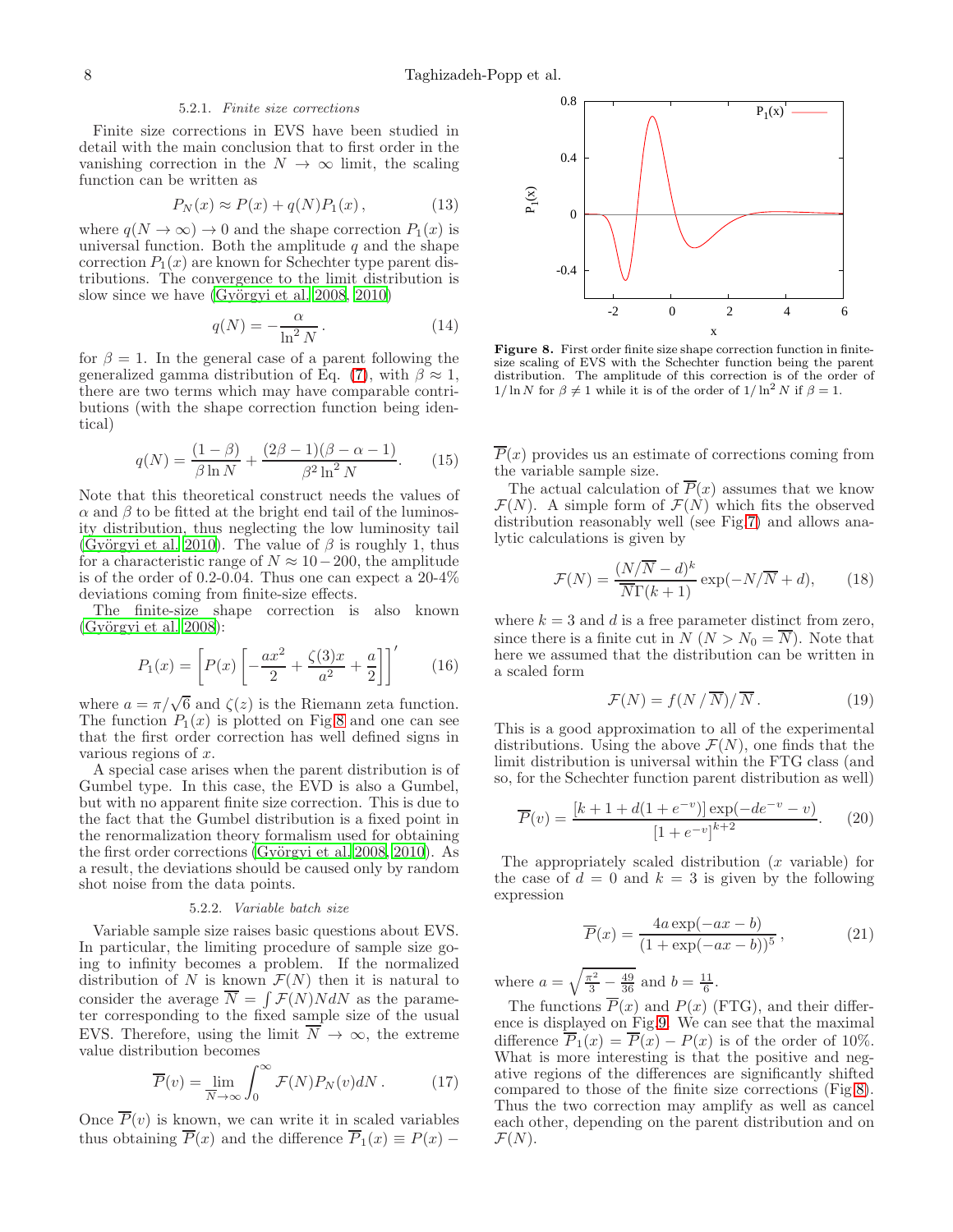

<span id="page-8-1"></span>Figure 9. Comparison of the FTG limit distribution (red) with that obtained from the variable sample size case with the sample-size distribution given by Eq.[\(18\)](#page-7-1) (green line, for the case of  $d = 0$ and  $k = 3$ ). The difference of the two functions is also shown, being in the order of 10%.

<span id="page-8-0"></span>6. DISTRIBUTION OF MAXIMAL LUMINOSITIES AND THE EMPIRICAL FIRST ORDER CORRECTIONS

In order to compute statistics on the maximal luminosities, we used the 2 sampling methods (random sampling and HEALPix-based batches) explained in section [4.](#page-4-0) As we deal with a fixed number  $N_g$  of galaxies, there is a bias-variance trade-off in all statistics calculated. In fact, increasing the number of batches  $n$  does indeed decrease the variance. However, at the same time the data points per batch N decreases, which departs us from the ideal case of  $N \to \infty$ , having an increase in the bias. All the statistics are then subject to the balance between  $N$ and n.

One interesting statistic we measured empirically is the tail index  $\xi$  on the extreme value distribution in Eq. [\(9\)](#page-3-4), which is the probability density distribution associated to Eq. [\(10\)](#page-5-4). The importance of  $\xi$  is that it specifies whether the parent distribution has an infinite reaching tail  $(\xi \geq 0)$  or a finite cut  $(\xi < 0)$  at a certain maximum luminosity. Next, we measured as well the first order finite size correction for the random sampling method, as well as the influence of the variable batch size in the HEALPix-based method.

# 6.1. Statistics from random sampling batches 6.1.1. The Tail index  $\xi$

The tail index  $\xi$  can be readily calculated in standard EVS using the maximum likelihood estimator on Eq. [\(9\)](#page-3-4). We tried this for various combinations of  $n$  and  $N$ . The fitted parameters are in Table [4,](#page-8-2) with probability distributions of the maximal luminosities (in magnitudespace) shown in Fig. [10.](#page-8-3) Note that the maximal luminosities are mostly sampled in the region where  $w_i \leq 2$ , which assure us that we are sampling also from the luminosity function. Note the good overall fit to the EVDs, as well as the increase of  $L_{\mu}$  as N increases. The value of  $L_{\mu}$  for the LRGs is about twice the size of that for the MGSall. As the amount n of batches decreases with  $N$ , the dispersion and errors in the parameters also increase at higher N as expected.

For the MGS samples, the value of  $\xi$  seems to be positive but very close to zero, with  $\xi < 0$  being unlikely to happen. Note that for both MGSall and MGSred, the tail index decreases with increasing  $N$ , so the deviation

Table 4 Fitting parameters for maximal luminosities.<sup>2</sup>

<span id="page-8-2"></span>

| Sample         | N   | $\boldsymbol{n}$ | $L_{\mu}$            | $L_{\sigma}$          | ε                  |
|----------------|-----|------------------|----------------------|-----------------------|--------------------|
|                |     |                  | $[10^{10}L_{\odot}]$ | $[10^{10} L_{\odot}]$ |                    |
| MGSall         | 24  | 14540            | $7.99 \pm 0.03$      | $1.98 \pm 0.03$       | $0.086 \pm 0.011$  |
| $(N_g=348975)$ | 50  | 6979             | $9.48 \pm 0.05$      | $2.10 + 0.04$         | $0.091 \pm 0.017$  |
|                | 100 | 3489             | $10.96 + 0.08$       | $2.26 + 0.06$         | $0.089 \pm 0.023$  |
|                | 200 | 1744             | $12.59 \pm 0.12$     | $2.43 \pm 0.09$       | $0.079 \pm 0.033$  |
| MGSblue        | 24  | 5607             | $6.07 + 0.04$        | $1.30 + 0.03$         | $0.012 + 0.016$    |
| $(N_q=134575)$ | 50  | 2691             | $7.01 \pm 0.05$      | $1.29 \pm 0.04$       | $0.038 + 0.024$    |
|                | 100 | 1345             | $7.88 \pm 0.07$      | $1.30 \pm 0.06$       | $0.054 \pm 0.036$  |
|                | 200 | 672              | $8.82 \pm 0.11$      | $1.32 \pm 0.08$       | $0.068 \pm 0.051$  |
| MGSred         | 24  | 8933             | $8.81 + 0.05$        | $2.14 + 0.04$         | $0.080 \pm 0.015$  |
| $(N_a=214400)$ | 50  | 4288             | $10.46 + 0.07$       | $2.25 + 0.05$         | $0.081 \pm 0.021$  |
|                | 100 | 2144             | $12.09 + 0.11$       | $2.40 \pm 0.08$       | $0.070 \pm 0.029$  |
|                | 200 | 1072             | $13.82 \pm 0.16$     | $2.56 \pm 0.12$       | $0.060 \pm 0.038$  |
| LRG            | 24  | 2190             | $17.91 + 0.12$       | $2.72 + 0.09$         | $0.002 \pm 0.028$  |
| $(N_q=52579)$  | 50  | 1051             | $19.86 \pm 0.18$     | $2.81 \pm 0.13$       | $-0.016 \pm 0.038$ |
|                | 100 | 525              | $21.75 \pm 0.26$     | 2.80<br>$\pm$ 0.18    | $-0.008 \pm 0.054$ |
|                | 200 | 262              | $23.69 \pm 0.36$     | $2.77 \pm 0.25$       | $-0.010 \pm 0.075$ |

 $a$  Parameters from the maximum likelihood fitting of the extreme value distribution in Eq. [9.](#page-3-4) Maximal luminosity values are sampled at  $n$  batches of fixed size  $N$ . Quoted are the 1- $\sigma$  standard errors.  $N_g$  denotes the total number of galaxies in each sample.

of  $\xi$  from zero may be just a finite size effect. In fact, we can observe that  $\xi \sim q(N)$ , which is actually the theoretical prediction if we assume a FTG EVD (Györgyi et al. [2010\)](#page-11-38). For the MGSblue, the tail index increases with N, but the error is roughly equal to  $\xi$  itself, and also increases. The case of the LRG is quite clear, where the value of the tail index does not have a dependence on  $N$ , having  $\xi \approx 0$  within the errors.



<span id="page-8-3"></span>**Figure 10.** Distribution of r-band absolute magnitude  $M_r$  of the full samples. Also included are the distribution of the maximal luminosity for each sample according to the fixed batch size sampling. The vertical lines show the points where  $w_i = 1$  (left line) and  $w_i = 2$  (right line).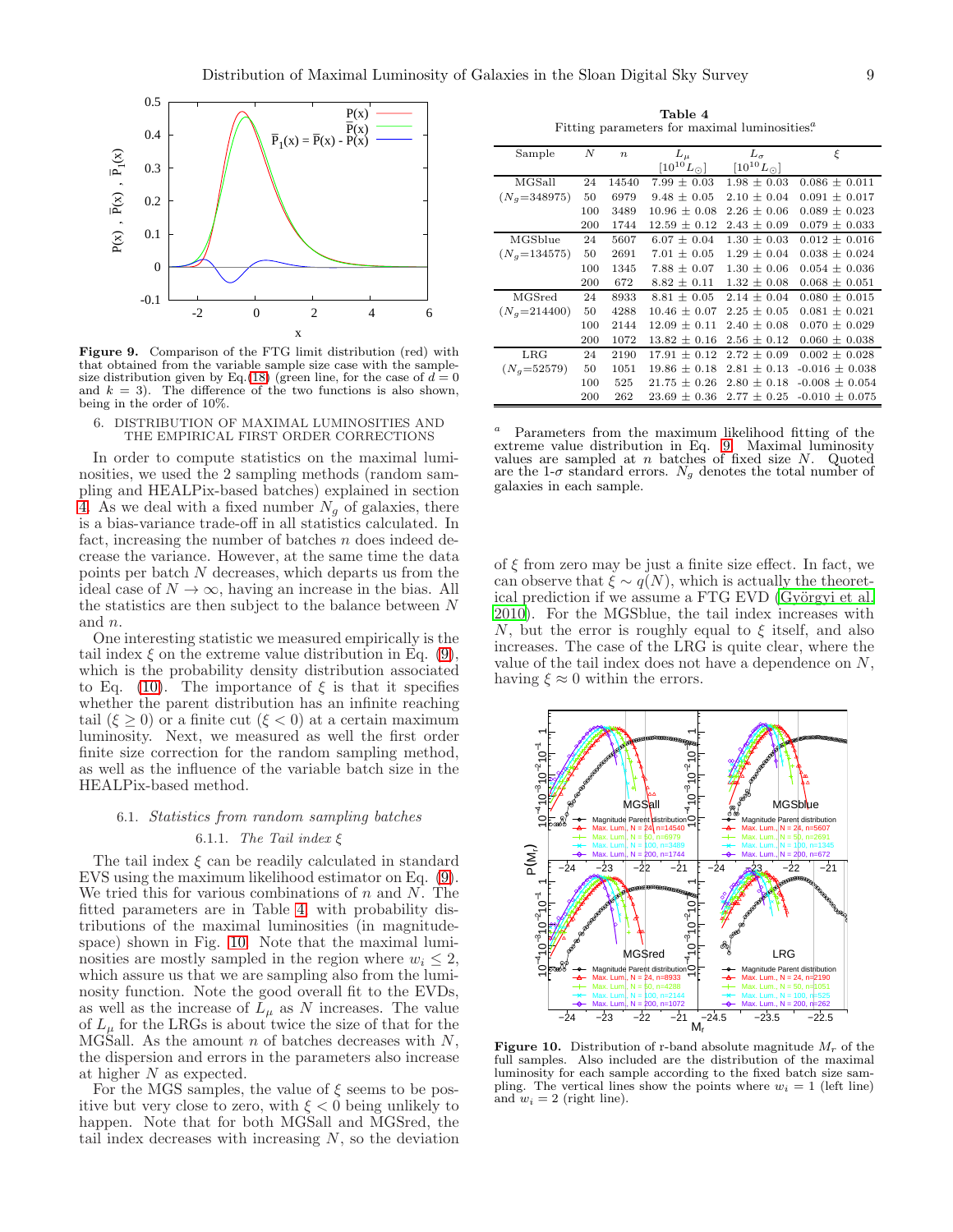#### 6.1.2. The First order Finite Size Correction

<span id="page-9-2"></span>Motivated by the presence of a finite- $N$ , we analyzed the behavior of the empirical finite size corrections for the EVD, and plotted them in Fig. [11.](#page-9-0) Since the estimated values of  $\xi$  in the previous section are zero or a small positive number, which is difficult to specify precisely, we assumed for simplicity  $\xi = 0$  and used the theoreti-cal corrections in [5.2.1](#page-7-2) (theoretical corrections for  $\xi \neq 0$ are not developed yet). Here, the empirical corrections are obtained by standardizing the maximal luminosities and subtracting them from the standard Gumbel distribution. For plotting the theoretical corrections with an amplitude given in Eq. [\(15\)](#page-7-3), we need appropriate values of  $\alpha$  and  $\beta$ . As explained in Sec. [5.2.1,](#page-7-2) these fitting parameters should come from fitting the high luminosity tail. Therefore, the fitted values of the full LD in Table [2](#page-4-3) should not be used. In our case, Fig. [4](#page-4-1) shows that the full luminosity function fit (Table [1\)](#page-4-2) is a much better approximation of the high luminosity tail, and we use it instead.



<span id="page-9-0"></span>Figure 11. Empirical finite size corrections from  $n$  batches of fixed size  $N$  (from Table [4\)](#page-8-2). Each simulation is made by random sampling (without replacement) of a fixed number N of luminosity data points. Also, the theoretical first order correction in Eq. [13](#page-7-4) is shown for the cases N=24,50,100,200 (with decreasing amplitude).

Fig. [11](#page-9-0) shows that the empirical corrections for MGS galaxies do have the same shape than the theoretical first order correction. The amplitude of the function approximately agrees, but we found that the empirical amplitude does not increase significantly when N decreases. On the contrary, it seems to decrease especially in the MGSblue case where it changes its sign as well. The explanation is that as  $N$  becomes smaller, we start sampling the maximal luminosities from the bulk of the luminosity distribution instead of its high luminosity tail. Of course, the departure of LF and LD in this regime makes the LF fitting parameters  $\alpha$  and  $\beta$  no longer valid for calculating the theoretical corrections. Moreover, small  $N$  might require adding the next term in the correction. These considerations might explain the fact that the empirical corrections can change sign when N becomes small, as seen in the  $N = 12$  case for the MGSblue. In this case, we tried the  $\alpha$  and  $\beta$  parameters obtained by fitting the luminosity full distribution (Table [2\)](#page-4-3), since they are of course a much better fit of the low luminosity tail of the LD than the ones from the LF fitting. As a result,

the theoretical correction now has the same sign as the empirical correction, although a different amplitude. A compromise can be reached by fitting the LD not to the full extend of the faint end, but to intermediate values of luminosities.

In the LRG case, we cannot find a systematic correction, but just noise. This is in agreement with the expected behavior as explained in Sec. [5.2.1,](#page-7-2) since the Gumbel parent distribution is a fixed point in the renormalization theory used for calculating the corrections (Györgyi et al. 2008, [2010](#page-11-38)).



<span id="page-9-1"></span>**Figure 12.** Parent distribution of r-band absolute magnitude  $M_r$ for the full samples. Also included are the distribution of the maximal luminosity for each sample according to different HEALPix resolutions. The vertical lines show the points where  $w_i = 1$  (left line) and  $w_i = 2$  (right line).

### 6.2. Statistics from HEALPix-based batches

The distributions of the maximal luminosities (in magnitude space) for the HEALPix-based method are shown in Fig. [12.](#page-9-1) Here, the low luminosity tails of the maximal distributions reach farther into the low luminosity regions (around  $M_r \simeq M_D$ ) than in the random sampling method. The reason is that some of the HEALPix cells have very low values of  $N$ . The maximal luminosities, however, are mostly sampled in the region where  $w_i \leq 2$ . As this is the high luminosity region where the LD and LF mostly coincide, all the results obtained from analyzing the bright end of the LD can be also extended and associated with the LF.

Fig. [13](#page-10-1) presents the distributions of maximal luminosities (in luminosity space) observed in a HEALPix cell for the three studied resolutions  $(N_{side} = 16, 32, 64)$  and for the four galaxy populations. The distributions on this figure are scaled to zero mean and unite deviation in order to compare them with the similarly scaled Gumbel distribution. The theoretical first order correction coming from the finite-size (finite  $N$ ) effects, together with the correction to the i.i.d. limit distribution coming from the distribution  $\mathcal{F}(N)$  of the galaxy counts are also shown on Fig. [13.](#page-10-1) Except for the cases of  $N_{side} = 16$ , where the statistical noise has larger amplitude than the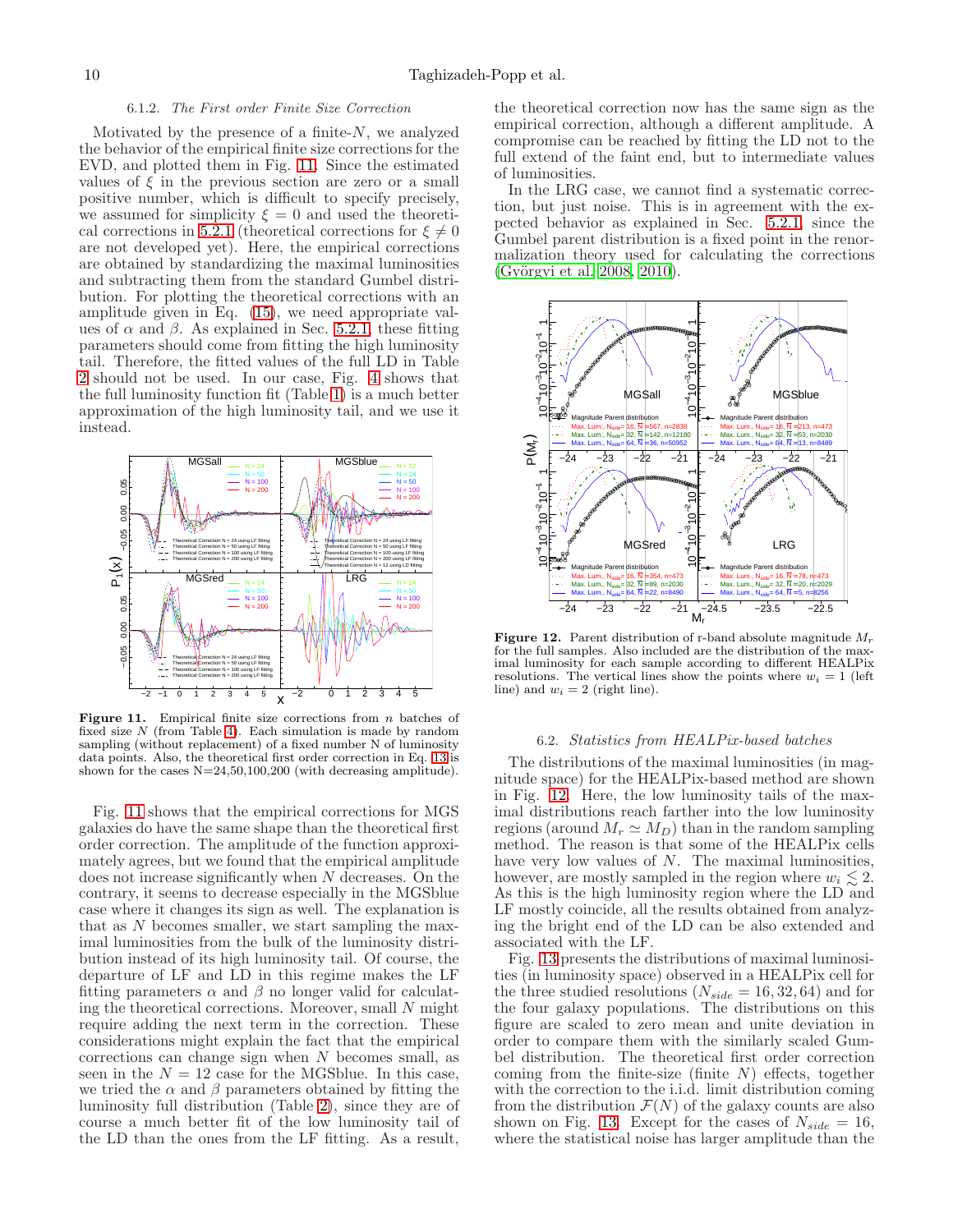

<span id="page-10-1"></span>**Figure 13.** The normalized maximum luminosity histograms (green crosses) for  $N_{side} = 16, 32, 64$  (from up to down) for the four galaxy samples compared to the limit distribution FTG (solid red line) in scaled variables (to the FTG. For the MGS, the solid magenta curves show  $q(N)P_1(x) + \overline{P}_1(x)$ , i.e., the first order finite size correction for the Schechter parent added to the variable batch size correction calculated for [\(18\)](#page-7-1). The LRG curve is different, in the sense that the parent is FTG and the finite size corrections do not appear, having corrections only due to the variable batch size  $(\overline{P}_1(x))$ . The light blue curves show the finite-size correction calculated using the fitting parameters of the LD for MGSblue. The black solid curves are the simulations that result from using the experimentally given luminosity distributions and sample size distributions.

corrections, it appears that the sum of this two corrections is of the order of the residuals and have the same functional shape. At the highest order resolution of the maps  $(N_{size} = 64)$ , however, the batch sizes are rather small and the finite-size corrections become large.

As can be seen from Fig. [13,](#page-10-1) well defined shape corrections emerge which are in accord with the theoretical predictions. The case of the  $N_{side} = 64$  MGSblue sample needs, however, special considerations. Here the  $N = 13$ case displays the same behavior as in the random sam-pling schema in Sec. [6.1.2](#page-9-2) for  $N = 12$ , where the sign of the correction appeared to be inverted with respect to the theoretical corrections. As we can observe in Fig. [12,](#page-9-1) the maximal luminosities for MGSblue ( $N_{side} = 64$ ) do reach much farther into the low luminosity tail than the other samples, and the peak is placed exactly at the  $w_i = 1$  departure boundary between the LF and LD. It follows then that the values of  $\alpha$  and  $\beta$  from the LD give the right sign to the correction, as opposed to the parameters from the LF fitting, as can indeed be seen on Fig.13.

The LRGs are special in the sense that finite size effects do not emerge in their EVS, because the parent distribution itself is Gumbel, as explained in [5.2.1.](#page-7-2) Consequently the only correction to the limit distribution comes from the variable batch size  $N$ , in agreement what we see in the fourth column in Fig. [13.](#page-10-1)

We carried out simulations as well in order to confirm our theoretical results by modeling the empirical situation with less noise. Sampling the fitted functions of the empirical parent and sample size distributions with high

statistics  $(n = 10<sup>7</sup>)$  we get smoother histograms. As can be seen on Fig. [13,](#page-10-1) the simulated corrections are indeed a good model for the empirical corrections, and support the theoretical expectations as we can observe the convergence toward the theoretical curve for increasing  $\overline{N}$ .

### 7. DISCUSSION AND CONCLUSION

<span id="page-10-0"></span>Studying extreme statistics may have several outcomes. One may discover that the objects under consideration have a well defined i.i.d. type extreme value distribution. This may then lead to the conclusion (provided the distribution is of the Weibull type - i.e. the shape parameter is negative) that the underlying objects have an intrinsic cutoff in size. In our case the luminosities have an i.i.d. EVS, but the shape parameter  $\xi$  is in the positive range and very close to zero. Thus our conclusion here is that the MGS and LRG luminosities do not have an upper cutoff.

As far as the LRGs are concerned, we should note that the same conclusion about the absence of an upper cutoff can be reached by a straightforward fit to the high end of the luminosity function. On the other hand, there are difficulties with the agreement of the Schechter fitting to the bright end of the MGS LF (e.g. [Madgwick et al.](#page-11-39) [2002;](#page-11-39) [Bell et al. 2003;](#page-11-40) [Blanton et al. 2003](#page-11-31); [Smith et al.](#page-11-41) [2009\)](#page-11-41). Here the EVS analysis suggests that the root of the problem may be a small positive tail parameter  $\xi$ . This possibility was also noted by Alcaniz  $\&$  Lima (2004) with their proposal of the generalized double power law fitting function for the LF.

Of course, the conclusion that MGS galaxies do not have a finite luminosity cutoff and  $\xi$  has a small positive